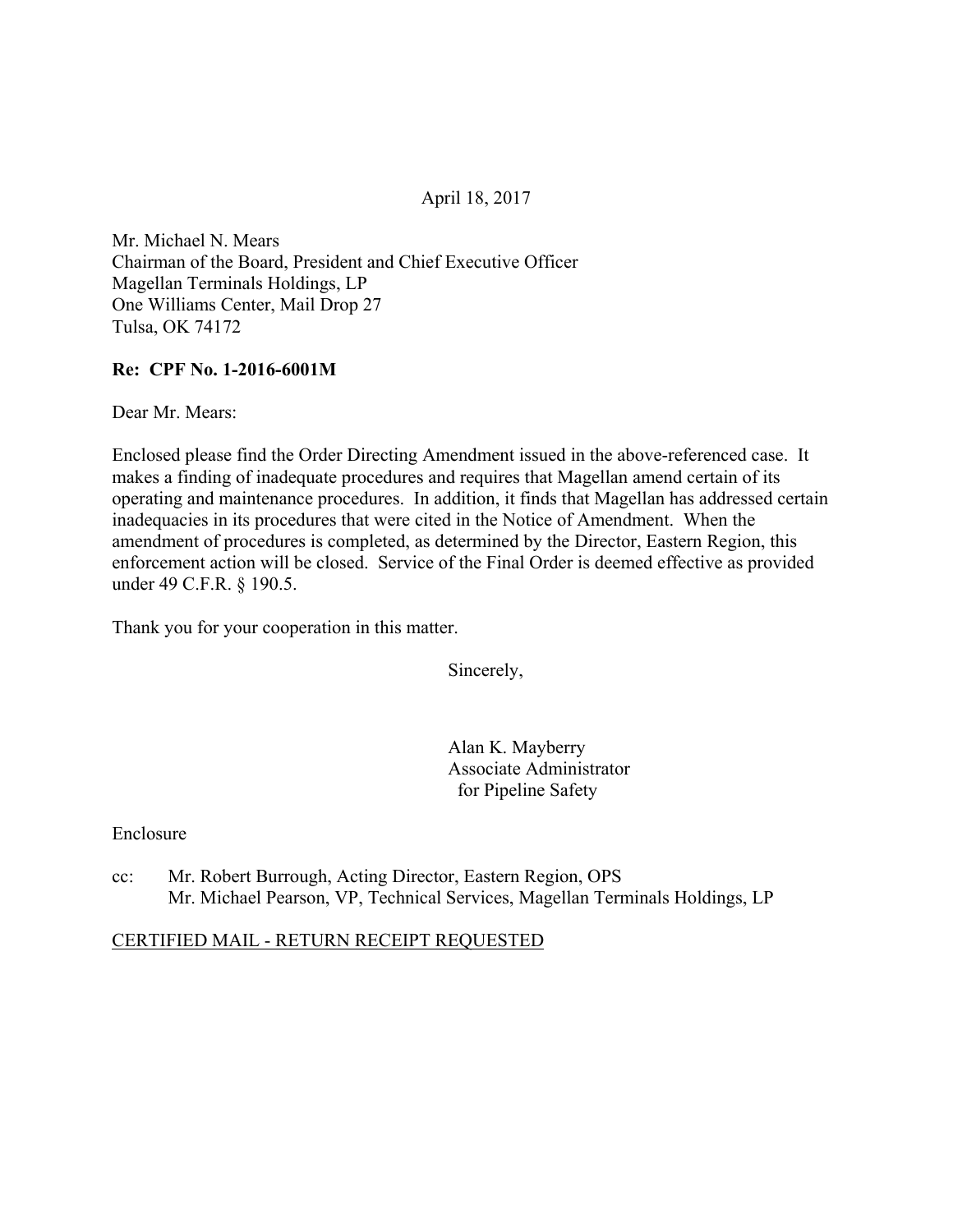## **U.S. DEPARTMENT OF TRANSPORTATION PIPELINE AND HAZARDOUS MATERIALS SAFETY ADMINISTRATION OFFICE OF PIPELINE SAFETY WASHINGTON, D.C. 20590**

 **) In the Matter of ) )** 

**Magellan Terminals Holdings, LP, ) CPF No. 1-2016-6001M a subsidiary of Magellan Midstream )**  Partners, LP,

 **)** 

**\_\_\_\_\_\_\_\_\_\_\_\_\_\_\_\_\_\_\_\_\_\_\_\_\_\_\_\_\_\_\_\_\_\_\_\_)** 

 $\mathcal{L}=\{1,2,3,4,5\}$ 

**Respondent. )** 

## **ORDER DIRECTING AMENDMENT**

From May 18, 2015, through May 22, 2015, pursuant to 49 U.S.C. § 60117, a representative of the Pipeline and Hazardous Materials Safety Administration (PHMSA), Office of Pipeline Safety (OPS), conducted an on-site pipeline safety inspection of the procedures of Magellan Terminals Holdings, LP (Magellan or Respondent), in New Haven, Connecticut. Respondent is a subsidiary of Magellan Midstream Partners, LP, which operates a 9,700-mile refined-products pipeline system with 53 connected terminals and 27 independent terminals, as well as a 1,100 mile ammonia pipeline system.<sup>1</sup> Magellan Midstream Partners, LP, also owns 2,100 miles of crude-oil pipelines and storage facilities, and operates five marine terminals.<sup>2</sup>

As a result of the inspection, the Director, Eastern Region, OPS (Director), issued to Respondent, by letter dated December 15, 2016, a Notice of Amendment (Notice). The Notice alleged certain inadequacies in Magellan's procedures for operations, maintenance and emergencies, and proposed, in accordance with 49 C.F.R. § 190.206, that Respondent amend its procedures.

Magellan responded to the Notice by letter dated January 13, 2017 (Response). Respondent contested Item 1 in the Notice and submitted amended procedures for Items 2 and 3 in the Notice. Respondent did not request a hearing and therefore has waived its right to one. The Director has reviewed the amended procedures submitted by Respondent on January 13, 2017. Based on the result of this review, I find that Respondent's procedures were inadequate but that its amendments adequately address Items 2 and 3 in the Notice. For the reasons discussed below, I find that the procedures in Item 1 are inadequate and must be amended.

 $\overline{a}$ 

<sup>1</sup> Magellan Midstream Partners, LP website, *available at* http://www.magellanlp.com/AboutUs/Default.aspx (last accessed February 21, 2017).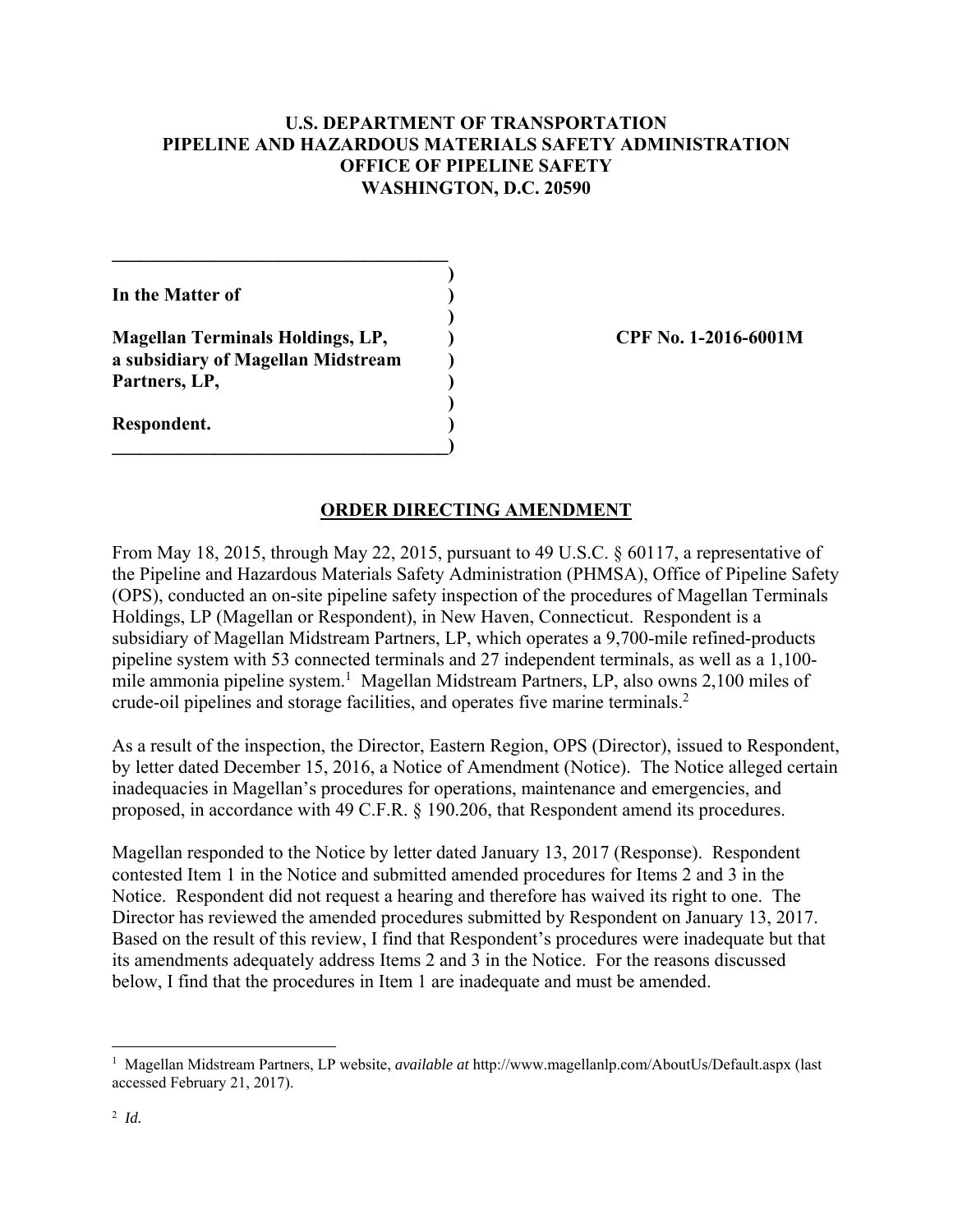# **FINDING OF INADEQUATE PROCEDURES**

The Notice alleged certain inadequacies in Respondent's procedures. Respondent contested the allegation with respect to Item 1 in the Notice. I have reviewed the procedure and considered the following factors: relevant available pipeline safety data; whether the plan is adequate for Respondent's unique facilities and for the facilities' particular location; the reasonableness of the procedure; and the extent to which the procedure contributes to public safety. Upon review of the procedure under 49 C.F.R. § 190.206, I find the following procedure to be inadequate, as follows:

**Item 1:** The Notice alleged that Respondent's procedures are inadequate to assure safe operation of its pipeline facilities with respect to 49 C.F.R. § 195.310(b), which states:

## **§ 195.310 Records.**

(a) A record must be made of each pressure test required by this subpart  $\dots$ .

- (b) The record required by paragraph (a) of this section must include:
- (1) The pressure recording charts;

(2) Test instrument calibration data;

(3) The name of the operator, the name of the person responsible for making the test, and the name of the test company used, if any;

- (4) The date and time of the test;
- (5) The minimum test pressure;
- (6) The test medium;

 $\overline{a}$ 

(7) A description of the facility tested and the test apparatus;

(8) An explanation of any pressure discontinuities, including test failures, that appear on the pressure recording charts;

(9) Where elevation differences in the section under test exceed 100 feet (30 meters), a profile of the pipeline that shows the elevation and test sites over the entire length of the test section; and

(10) Temperature of the test medium or pipe during the test period.

The Notice alleged that Respondent's procedure, *7.10-ADM-007 – Aboveground Storage Tank Hydrostatic Testing Procedure,* failed to include sufficient guidance on documenting hydrostatic testing of breakout tanks when tested in accordance with § 195.432.<sup>3</sup> Section 2.4 of 7.10-ADM-*007* entitled *Documentation* states, in part, that "[h]ydrostatic test results shall be recorded on the Hydrostatic Test Form . . ." However, neither the procedure nor the form addresses certain records of the test. For example, when performing a hydrostatic test, § 195.310(b) lists records that must be kept, including: pressure-recording charts; test instrument-calibration data; minimum test pressure; an explanation of any pressure discontinuities, including test failures, that appear on the pressure-recording charts; and, where elevation differences in the section under test exceed 100 feet (30 meters), a profile of the pipeline showing the elevation and test sites over the entire length of the test section.

In its Response, Magellan stated that according to 49 C.F.R. §195.432, operators must inspect in-

<sup>&</sup>lt;sup>3</sup> Section 195.432 requires operators to inspect their breakout tanks in accordance with American Petroleum Institute Standard 653 (API Std 653) (incorporated by reference, *see* § 195.3).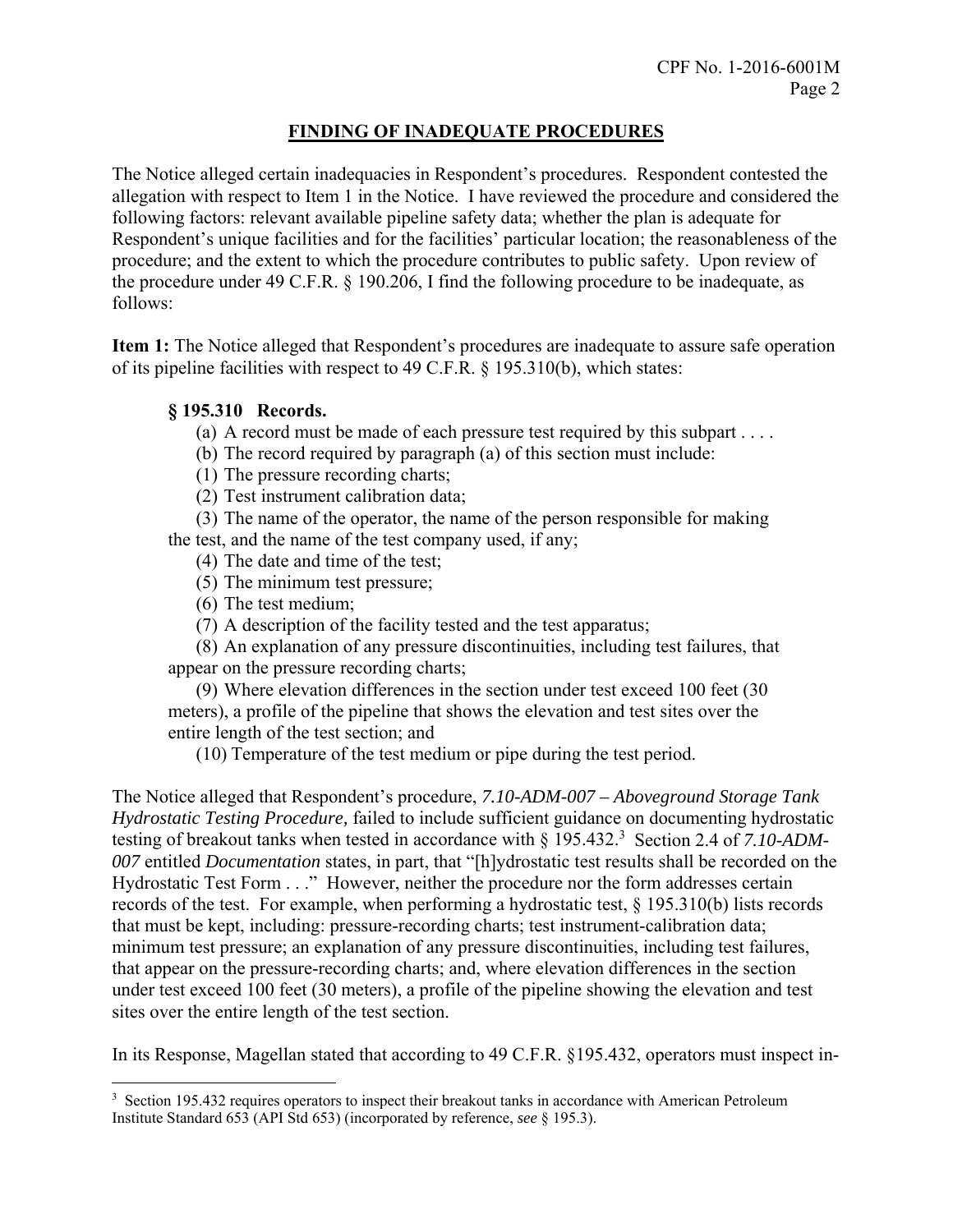service atmospheric breakout tanks according to API Std 653, which does not include specific documentation requirements. Additionally, Magellan stated its *Hydrostatic Test Form* – *07- FORM-0053* – is used to document parameters applicable to an atmospheric storage tank. Finally, Magellan argued that, according to a separate Notice of Amendment issued to a different operator in 2012 (CPF No. 4-2012-5008M), the requirements of § 195.310(b) are specific for hydrostatically testing pipelines.

I disagree. First, even if API Std 653 does not include records requirements, PHMSA's regulations in Part 195 do contain such records requirements in  $\S$  195.310(b). There are important safety reasons to keep records documenting a hydrostatic test. For example, a pressure-recording chart documents the test pressure maintained over the entire test period. Test instrument calibration data assures pressure readings observed during the test are accurate. These and other vital records are necessary to validate the test and determine the integrity of the breakout tank. Since Respondent's hydrostatic test procedures do not require keeping these records, I find that the company's procedures are inadequate to assure safe operation.

With respect to the 2012 matter in CPF No. 4-2012-5008M, Respondent cited to the Notice of Amendment in that case but not the Final Order Directing Amendment. *In the Matter of Enterprise Crude Pipelines, LLC (Enterprise)*, Order Directing Amendment, C.P.F. No.  $4-2012-5008M$  (August 1,  $2013$ )<sup>4</sup> stated that the documentation and records-retention requirements of § 195.310 apply to hydrostatic testing records for breakout tanks. In that case, the operator was ordered to revise its procedures to include the record-retention requirements of § 195.310(b) for testing its aboveground storage tanks.

Accordingly, I find that Magellan's procedures for aboveground storage tank hydrostatic testing are inadequate to ensure safe operation of its pipeline system. Respondent must revise *7.10-ADM-007 – Aboveground Storage Tank Hydrostatic Testing Procedure* to include all of the records listed in 49 C.F.R. § 195.310(b).

Pursuant to 49 U.S.C. § 60108(a) and 49 C.F.R. § 190.206, Magellan is ordered to:

- 1. Submit revised procedures pursuant to Item 1 above within 30 days following receipt of this Order. All documentation demonstrating compliance with the Order must be submitted to the Director.
- 2. It is requested (not mandated) that Magellan maintain documentation of the safety improvement costs associated with fulfilling this Order and submit the total to Robert Burrough, Acting Director, Eastern Region, Pipeline and Hazardous Materials Safety Administration. It is requested that these costs be reported in two categories: 1) total cost associated with preparation/revision of plans, procedures, studies and analyses; and 2) total cost associated with replacements, additions and other changes to pipeline infrastructure.

The Director may grant an extension of time to comply with any of the required items upon a written request timely submitted by the Respondent and demonstrating good cause for an

 $\overline{a}$ 

<sup>4</sup> Available at *www.phmsa.dot.gov/pipeline/enforcement.*